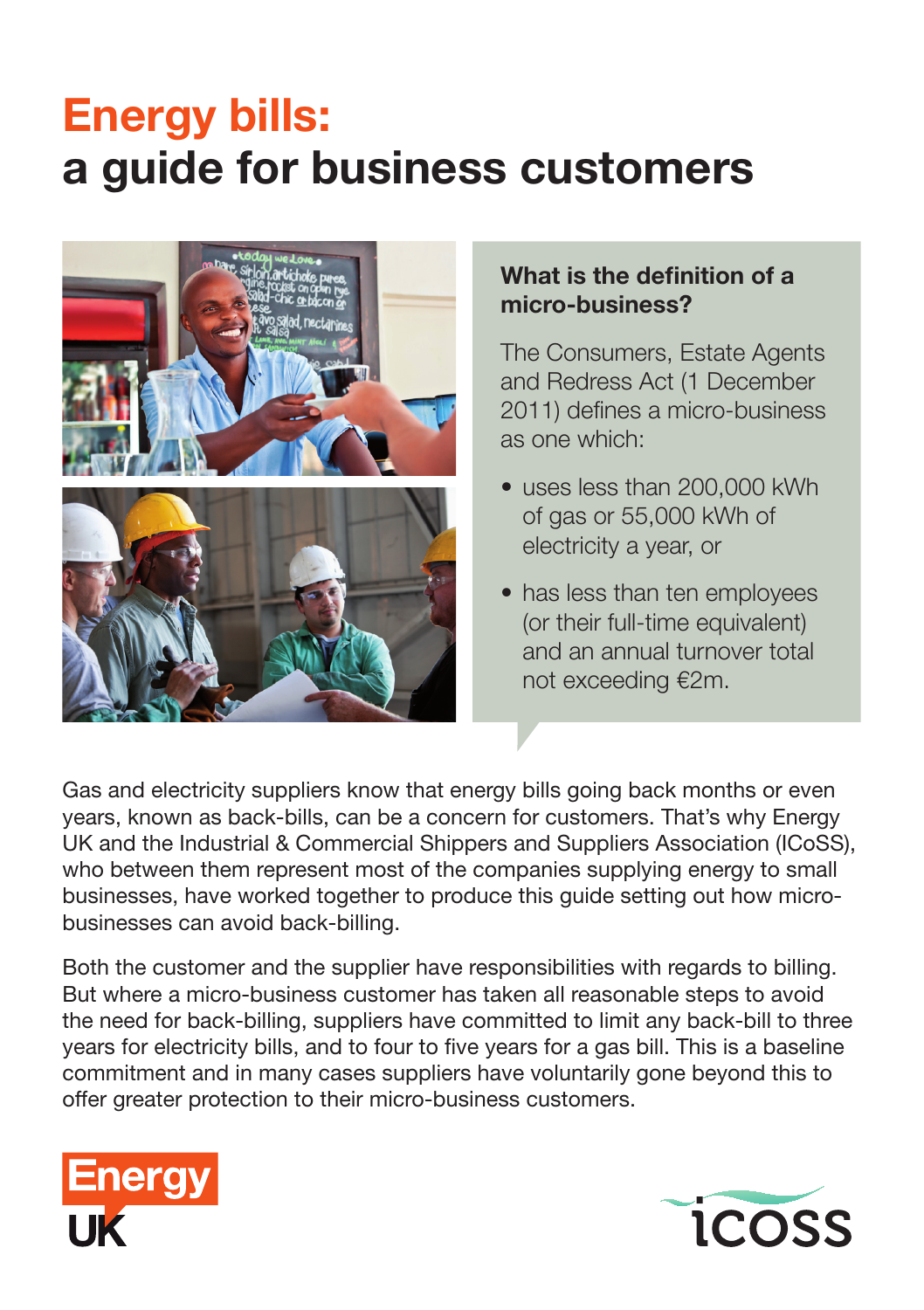## **Your micro-business responsibilities Energy suppliers' commitments**

Customers should pay for energy they have used and have an obligation to help their supplier with obtaining meter readings and resolving queries.

### **1. Moving into new premises**

- Find out straight away who the energy supplier is. The Energy UK website (www.energy-uk.org. uk) gives advice on identifying your supplier.
- Provide the supplier with recent meter readings and updated contact details.
- To find a good deal, phone the energy supplier to find out what they can offer or look at their website. You can also look at other suppliers' websites or use one of the accredited price comparison websites.

### **2. Moving out**

Give your energy supplier a final meter reading to ensure your business is only billed for the energy used. Keep a note of this final reading.

### **3. Meter readings**

Provide access to meters and provide regular readings. Energy suppliers must take all reasonable steps to read meters at least every two years but where possible will aim to read meters more often.

### **4. Paying too much or too little?**

- If an energy bill seems too high or too low, call your energy supplier for advice. They may change future payments, issue a refund or give advice on saving energy. They may also be able to set up regular repayments to help manage large bills.
- Check with the supplier how often energy bills can be expected, and contact them if they are not arriving regularly.

### **5. Making a complaint**

- Suppliers can get it wrong. If a complaint can't be resolved through discussions with your energy supplier, contact Citizens Advice Bureau (www.adviceguide. org.uk) for advice before contacting the Energy Ombudsman (www.ombudsman-services.org).
- Even if part of a bill is disputed, continue to pay for the undisputed elements of the bill.

Energy suppliers also have legal obligations to their business customers to make sure bills are accurate.

### **1. Meter readings**

- Energy suppliers will take all reasonable steps to read meters at least every two years and where possible will aim to read meters more frequently.
- Whether it's online, over the phone or by post, your supplier will provide information on how you can submit meter readings.

### **2. Accurate bills**

- Suppliers can provide you with information on how to understand your bill, and what to do if you believe your bill is wrong.
- When an accurate meter reading is agreed your supplier will reflect this in the next bill issued.

### **3. Payment options**

If a back-bill is sent, your supplier will make all payment options clear to you. If the bill might place the business in financial difficulty, the energy supplier will actively encourage you to seek free debt advice from organisations such as Citizens Advice Bureau (www.adviceguide.org.uk) and the Business Debtline (www.bdl.org.uk).

### **4. Putting the customer first**

- The supplier will take into account business circumstances when dealing with any back-bill and can offer help such as setting up a repayment plan.
- If a supplier discovers wrong payments are being made, they will let the customer know and will seek to correct it. This will include, where appropriate and possible. contacting a customer prior to issuing a back-bill.

### **5. Resolving complaints**

Your energy supplier will make every effort to resolve any issue within eight weeks. If after eight weeks, the issue remains unresolved, the supplier must inform you about the independent, free Energy Ombudsman.